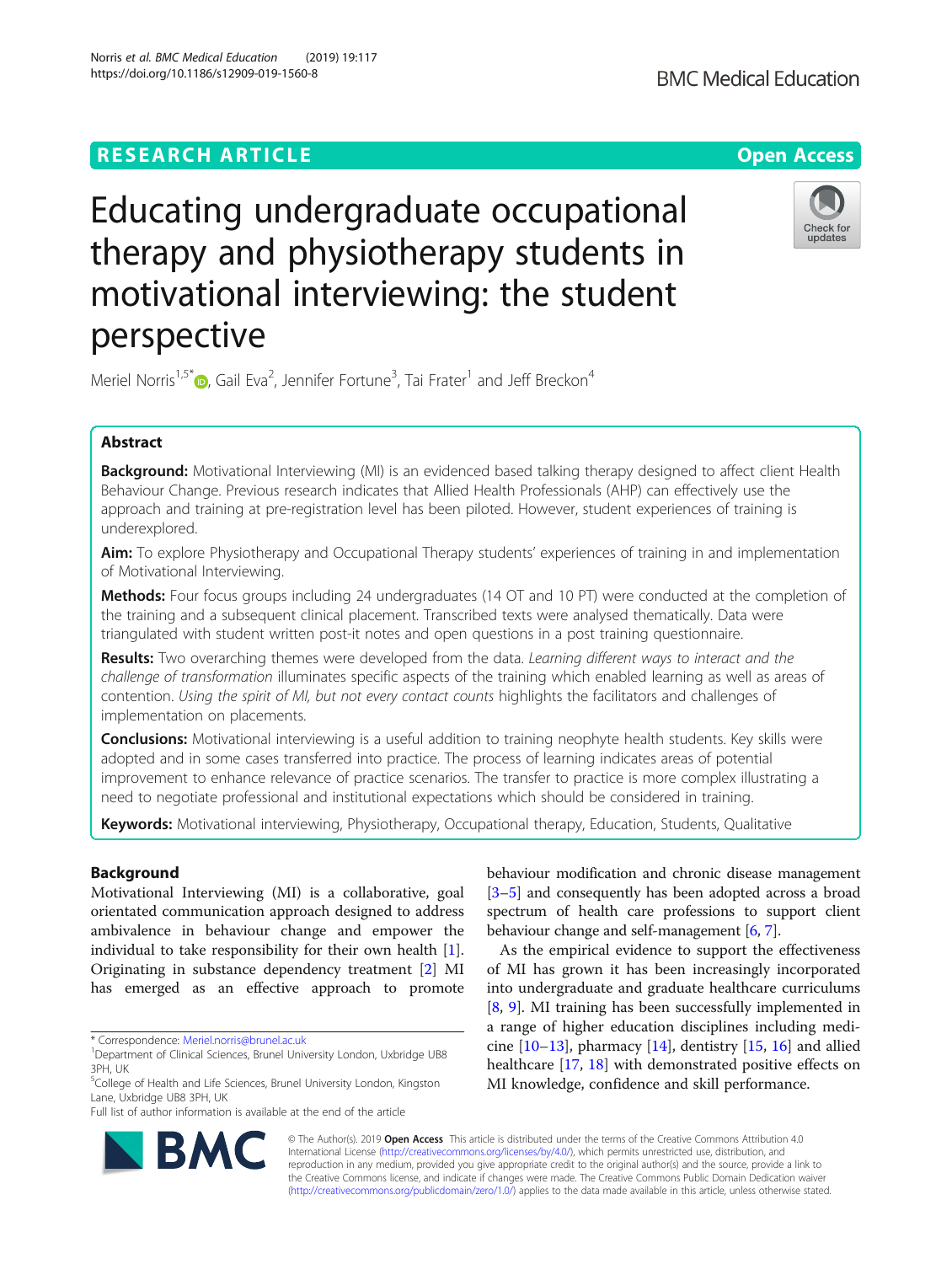Despite the demonstrated benefits of MI training to student competence little research to date has examined student perception of MI training. While evaluation studies have shown that MI training is typically perceived as valuable, relevant to practice and feasible to integrate [\[18](#page-6-0)–[20\]](#page-6-0) many unanswered questions remain regarding trainee preference and the keys to effective training and implementation. Research concerning student experience of integrating MI into their professional practice based on training is even sparser. Although the limited available evidence demonstrates positive effects on patient outcomes in clinical practice subsequent to MI training in student cohorts [\[16](#page-6-0)], longitudinal evaluation of skill retention following transition from training to clinical practice are uncommon in the literature [[13](#page-6-0), [17,](#page-6-0) [21](#page-6-0)]. Consequently, there is a dearth of research regarding student perspectives on the experience of implementation and transferability of MI skills. Prior studies examining the application of MI among clinicians have indicated the potential utility but also highlighted the implementation challenges including limited time and patient resistance [\[22\]](#page-6-0) suggesting a need to focus on the quality of implementation not just its training [[19,](#page-6-0) [23\]](#page-6-0). Further exploration of the student specific challenges facing implementation to practice is warranted.

Given the growing use of MI it is of critical importance to review and evaluate the experiences of students trained in it to optimise the educational benefits of training and ensure effective application of MI skills in clinical practice. The aim of this paper is to explore student experience of MI training and implementation within an allied health professional context. The study reported in this paper is part of a larger training programme designed to pilot an interdisciplinary approach to learning MI for pre-registration OT and PT students [[17\]](#page-6-0). The intervention components, described in detail elsewhere, consisted of an introductory lecture, followed by three days of experiential training on both the relation (or spirit; evocation, empathy, collaboration, compassion) and technical components (OARS; open questions, affirmations, reflective listening and summaries) of MI, and was facilitated by a member of the Motivational Interviewing Network of Trainers (MINT). Assessments of competence were applied at baseline; immediately post training; and following the subsequent clinical placement. The training was delivered as an additional and optional supplement to core curricula activities which students volunteered to undertake.

## Methods

A qualitative methodology drawing on interpretative traditions was selected as the most appropriate approach to explore the students' experiences of the MI training and use on placement [[24\]](#page-6-0).

Data were collected through focus groups which enabled exploration of individual experiences alongside the additional insights gleaned from the group interaction, enhancing depth of insight and narrative development. Previous authors have suggested that this approach has particular salience for previously formed groups [\[25](#page-6-0)], such as the training groups in this study.

All students who participated in the training programme were invited to join one of four focus groups. Written informed consent was confirmed prior to inclusion. All students undertook a 6 (PT) or 8 (OT) week clinical placement after they completed the MI training programme and the focus groups were held immediately following the end of that placement. Due to course timetables these were different for OT and PT students and as a result the focus groups were profession specific.

Each focus group was led by a facilitator (MN or GE) from the same profession as the students, who had also undertaken MI training as part of the study. They therefore had shared experience of both the training and the clinical context in which the students were applying their new knowledge. All focus groups were audio-recorded, but a co-facilitator (MN or GE) also acted as scribe to summarise thoughts on flip charts. This acted as a form of member checking as participants were asked to review the notes during the discussions. While the shared experience between student and facilitator could be perceived as a potential influence on the data production, it has also been argued that shared experience enhances both the willingness to share information and the relevance of the facilitation [[24\]](#page-6-0).

A topic guide was developed and discussed by the research team prior to confirmation. Indicative content included: reflections on motivation to undertake training; a post-it note activity focusing on their learning experience in which students individually identified key learning points and features which were then organised and discussed by the group; reflections on use of MI in clinical placements; and relevance of such training on an undergraduate course.

## Analysis

The recordings were transcribed verbatim and an adapted thematic analysis [\[26](#page-6-0)] was conducted following several stages.

Stage 1: the transcribed texts of the profession-specific focus groups were analysed for content by the facilitator of that focus group. This involved close reading and re-reading of the texts followed by line and group coding of content. The individual post-it notes used in the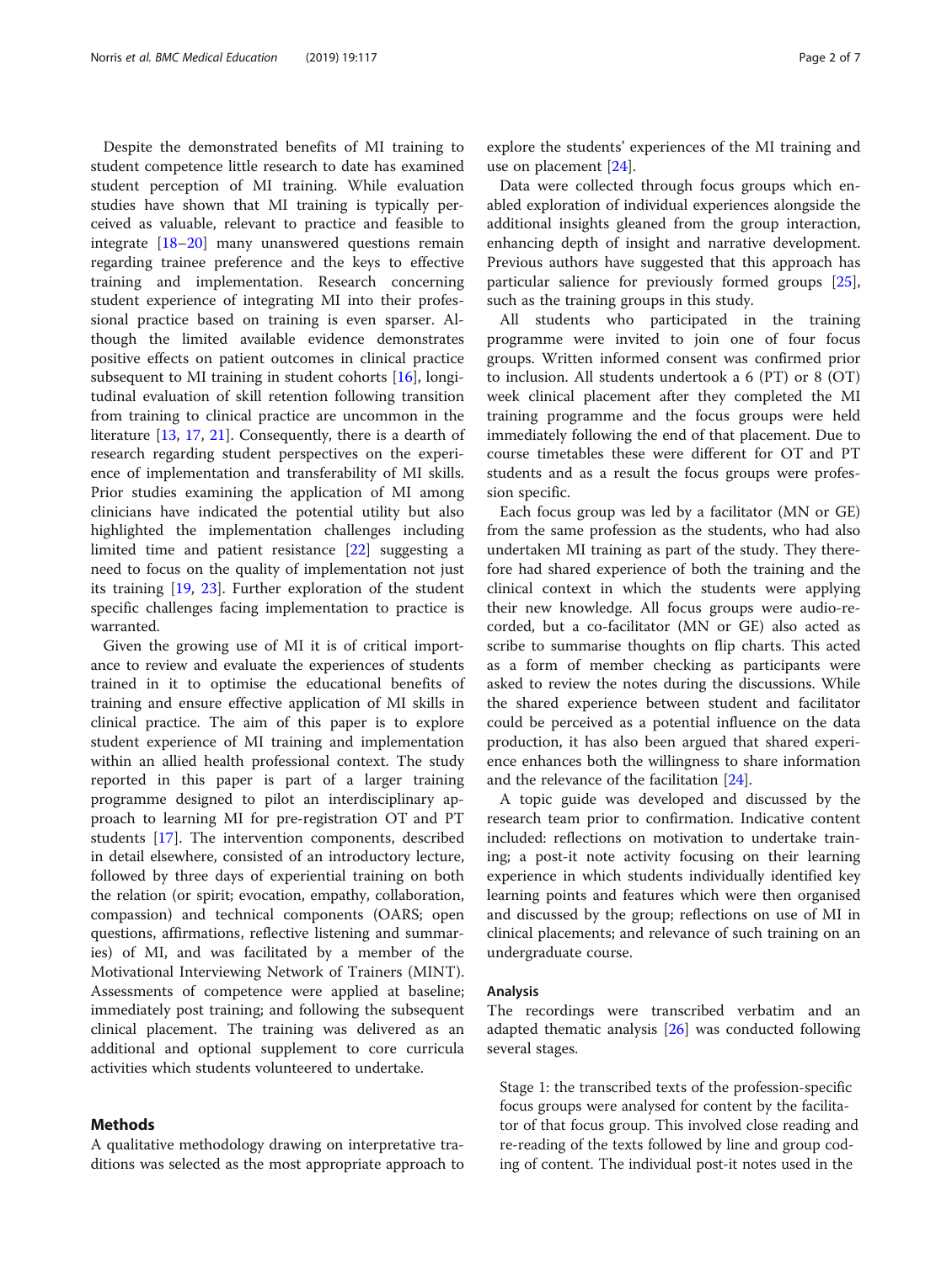focus groups were checked to ensure all content was included in the group codes.

Stage 2: the two focus group/analysis leads compared and discussed the resultant group codes. Similarities and differences were discussed and an overarching thematic map was agreed.

Stage 3: the major themes from the focus groups were discussed with the wider research team in order to enhance depth in analysis.

Stage 4: Comparison with other data sources from the study e.g. an open question from a questionnaire completed immediately post training acted as a form of triangulation of methods to ensure that all responses were appropriately captured.

Stage 5: the final themes and sub-themes were confirmed and indicative quotes added to enhance transparency.

Rigour of the analysis was enhanced during stages two to four through critical dialogue and a level of triangulation [\[27,](#page-6-0) [28\]](#page-6-0).

# Results

Twenty five undergraduate (15 OT and 10 PT) students undertook the MI training. All but one OT student, who was on an extended placement, participated in the focus groups. The focus groups lasted between 67 and 72 min (mean 68.75 min). Participants were aged 19–46 years  $(mean = 25.7, SD = 7.2)$ . Eighty-eight percent of participants ( $n = 22$ ) were female. Participants had completed 1–6 years in higher education (mean =  $2.9$ , SD = 1).

Two themes developed from the data specifically relate to the aims of this paper. Learning different ways to interact and the challenge of transformation illuminates specific aspects of the training which enabled learning, as well as areas of contention. Using the spirit of MI, but not every conversation counts highlights the facilitators and challenges of using MI on clinical placements.

# Learning different ways to interact and the challenge of transformation

The experiential nature of the training was identified as a key benefit by the students. It allowed them to reflect on their current communication habits and provided them with an opportunity to observe, experience and importantly practice new ways of comunicating. Continual performance of MI was integral to the process of learning as well as a product of training.

MI was modelled by the trainer in all interactions with students, both though explicit use of the tools, and implicitly, by collaborating with the students in learning. Teacher/student hierarchies were diminished in the same way an MI practitioner would with a patient.

Yeah, it's like breaking down that I'm here to teach you, you're going to take it in, that's the end of it but it's more like okay, I'm actually here to guide you to get this. It makes it more approachable as well. (OT FG2)

In addition to motivating the students and making the process of learning more accessible, this modelling had two distinct effects on the training. The first was that the students gained an understanding of how future MI could be implemented. Observing an expert fluently embed MI into the entire teaching process inspired the students to imagine a future skilful self while they were currently grappling with the basics of MI practice.

"It reassured me personally because when you obviously start a skill you start like actively thinking, oh am I making a reflection now, oh am I summarising now, that kind of thing. But him [the trainer] just doing it fluently gave me essentially the hope that it will come more fluidly and I won't actively have to think about it, but it will be more of a conversation rather than like a kind of an active effort on my path to try and get something." (PT FG1)

As the training evolved this extended to a collective educational experience as students learned from eachothers attempts and input, building their confidence through collaborative practice.

The second result of the modelling was that students experienced MI themselves, which they found invaluable. Although students were consciously aware that the conversations with the trainer were part of an educational exercise they nonetheless found themselves reflecting on their personal behaviour. This first-hand experience illuminated the power of MI and had a strong impact on their motivation to engage in the training.

Like it can work on you, it can work on anyone so that also helped to show me that it is effective because if... I was starting to kind of rethink things, like oh gosh yes like why did I do that, or why haven't I done that, then it would be effective on other people as well. (PT FG1)

While vicarious learning and experience was deemed important and inspiring, skills practice was an essential component of the training and was highly valued by the students. Students were given role play scenarios of the kind typically encountered by health care staff in behaviour change conversations, such as smoking cessation, weight loss, and increasing physical activity. Patients in these vignettes were typically older, juggling complex life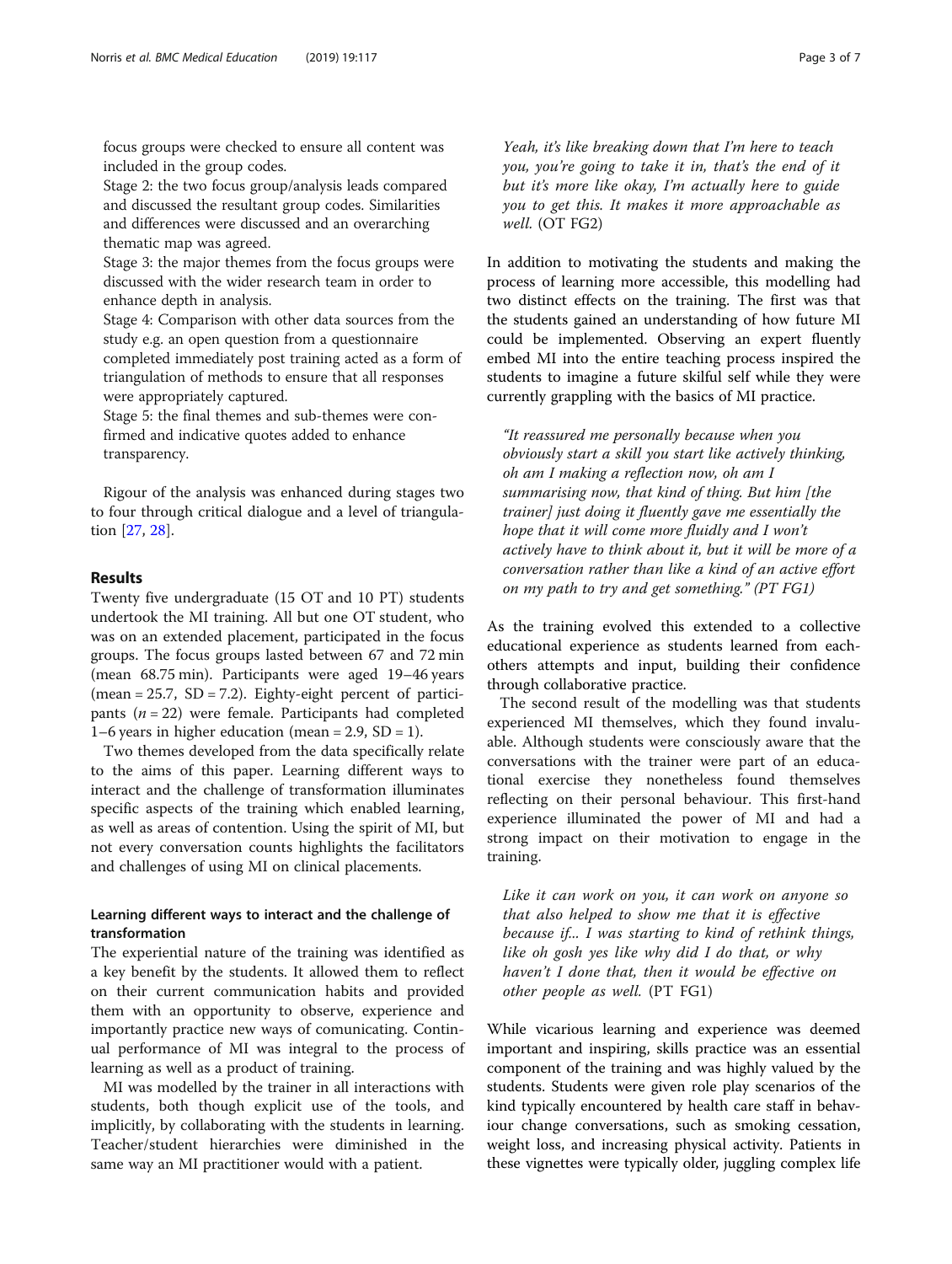demands. These enabled students to receive immediate feedback which helped to hone their skills and were also deemed to enhance their empathy through greater understanding of complex situations.

Nevertheless, they felt somewhat artificial, being far removed from students' own experiences.

I think because we're all sort of young adults, we don't really have any of the complications, like a lot of us aren't diabetic, all that kind of things, so we wouldn't have any exposure to how someone would be feeling like that. (PT FG2)

For this reason, 'real-play' was also used, where students practiced MI in patient-therapist pairs, drawing on real areas of ambivalence in their own lives. Students reflected that real-play resulted in more natural conversations, grounded in the complexities of every-day life and as a consequence more opportunities for the skills of MI to be utilised. It was considered more hard-hitting and relevant then role-play.

This was highly valued, but also posed some challenges, for example, choosing a 'just right' topic to discuss. Something too trivial rendered the exchange too superficial to be meaningful, but more personally challenging topics ran the risk of disomforting disclosure which had to managed appropriately.

I found the real plays incredibly interesting and I was happy to throw open the closet and listen to other people throw open their closet. There was safety in knowing that nobody was going to go out and gossip and I thought it was a really interesting experience. (OT FG2)

While this student was comforted by the 'ground rules' of engagement, for others, who you were talking to became important, with some reluctance to share with strangers in the group.

A further issue was the relevance of the specific topics in role or real play. Students emphasised that to enhance their skill acquisition and application, scenarios needed to be directly transferable to their encounters with clients in their practice placements.. Future suggestions were scenarios where patients demonstrated ambivalence towards engaging in rehabilitation activities and taking responsibility for activities outside of sessions.

Despite these challenges in approachthe students recognised changes in their communication as a result of the training. They described how they found themselves listening more, stepping back from the expert role and applying the MI techniques of open questions, affirmations, reflective listening and summarising.

Using the spirit of MI, but not 'every conversation counts' In general, the students found that MI enhanced their engagement with patients during their practice placement, as they had learned to listen more (and more effectively) and speak less.

I learned a lot, by truly stopping and giving time to understand where an individual is coming from, giving them the space to explore their own personal barriers. (OT FG1)

It sort of opened my eyes to more asking patients why. So on my first placement, if a patient declined doing something I would be like, okay so you don't want to do it. Whereas now I'm more interested to say why? (PT FG2)

Some were able to give detailed descriptions of how they had used MI to achieve rehabilitation goals with certain individuals. These varied from enhancing commitment to inpatient rehabilitation, to exploring longer term physical activity options, and incorporated a range of MI skills.

Many more described using specific MI techniques (especially reflections and open questions) in therapy interactions, indicating that perhaps some MI components were more helpful or accessible to novice practitioners.

On placement I only really used open questions and reflections, because that helped me guide a conversation…I was doing it more to actually get more information out, so I was just sort of like used the principles to help me in my situation (Physio FG2)

Nevertheless, a number of barriers were identified that restricted their ability to use MI in practice. Students felt that their MI training assumed that patients perceived the need for a health behaviour change (at some level), had an interest in achieving that change (although possibly resistant), and required help. The reality on practice placements was different, and students questioned the idea that every conversation could be made to count. They observed patients typically falling into different categories, for example those able to change without help, those whose expectation that therapists would fix the problem hindered their engagement, those too ill to engage or lacking cognitive capacity, and those with life-changing illness who were unable to engage with a difficult and uncertain future. In these circumstances, they felt unable to use MI skills.

I found on placement … either people were ready to change and they were doing that actively themselves or people were not going to change at all, and therefore I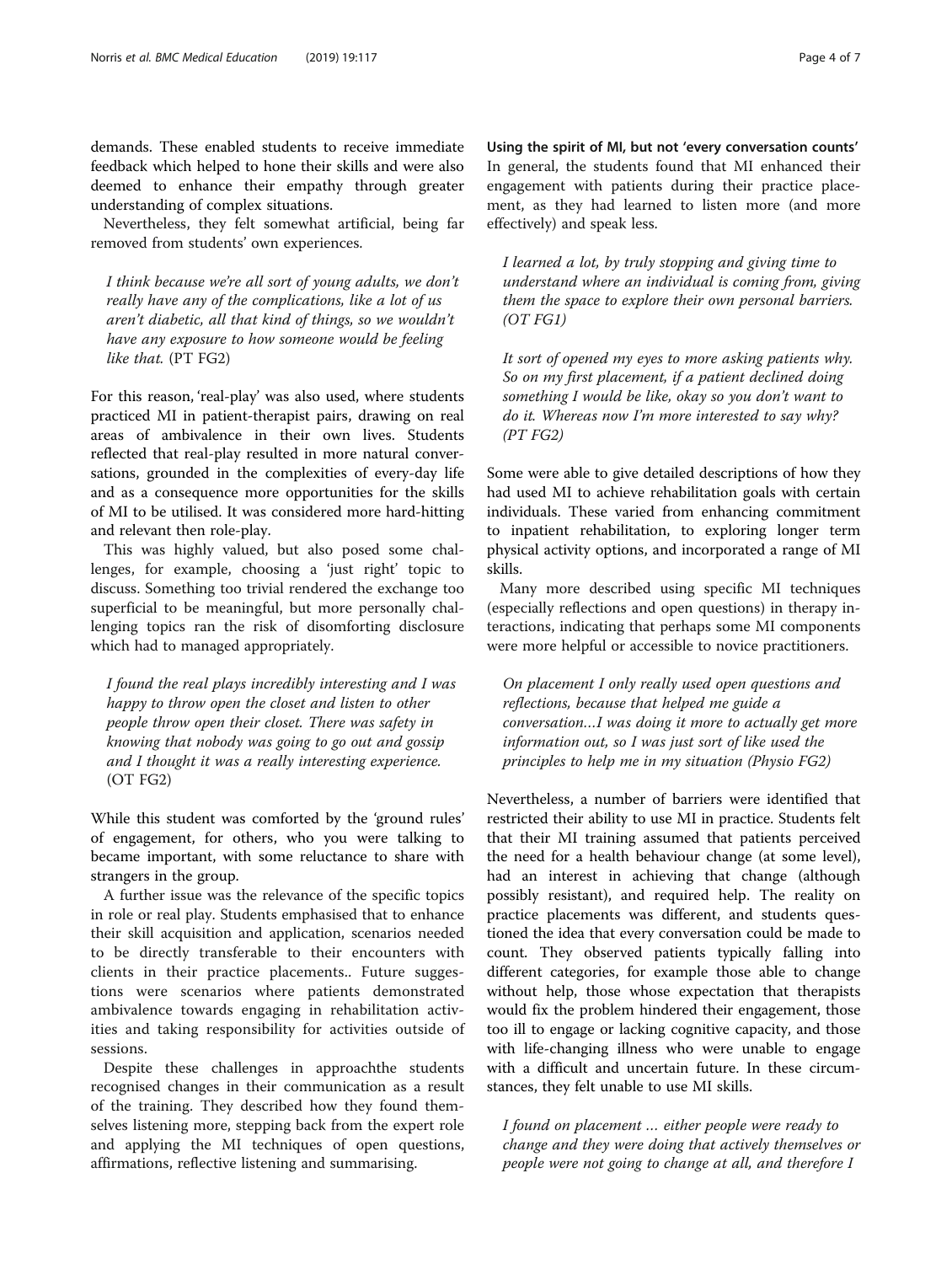didn't really have a chance to use my motivational interviewing that much (Physio FG2)

Mine was in neuro rehab so we were dealing with inpatients whose lives changed dramatically who probably weren't going back to the same life they had anyway so talking about their lifestyle changes and motivation to do things was just not appropriate. (OT FG2)

When confronted with patients who were not typically ambivalent (as presented in the training), students struggled to see the relevance of the approach. Interestingly, they attributed the difficulty to a patient/MI mismatch, rather than their own inexperience.

Student's also experienced organisational barriers to using MI on placement, for example very brief contact time with patients, and roles that were very rigidly defined.

My placement was in orthopaedics and […] sometimes patients are discharged on day two, and you barely even see them. Even if you do see them, it's only for fifteen minutes assessing mobility and transfers and then they're discharged. (OT FG2)

The patient, in these circumstances, was framed within an institutional to-do list where engaging with their aspirations and needs was given little importance or space.

A further barrier was their practice educators' awareness of MI. Students had difficulty getting advice on the appropriate use of MI in specific circumstances, or were explicitly directed to take an expert role despite indications that a collaborative approach would have been appropriate as the following extended quote demonstrates.

There was a lady who didn't want to be discharged until she was like completely able to go home and [my educator] was just pushing rehab, pushing and pushing: "Go ask her about rehab." "Oh I have already asked." "Go ask again because she has to go to rehab." You could tell the lady just didn't want hear it. … It is quite hard to try and implement it when your educator doesn't really know about it and to them it might seem like you are wasting time. (Physio FG1)

Students perceived that educators wanted them to focus on rehabilitation, with general health issues such as weight management or smoking cessation seen as the remit of dietitians, nurses and other members of the multi-disciplinary team.

Taken together this theme demonstrates the potential that the short training has to impact on practice placements. Nevertheless, these narratives also highlight very practical challenges that faced students on placement which may impact on their capacity to incorporate approaches such as MI.

# **Discussion**

This examination of neophyte OT and PT student experiences of pre-registration training in MI suggests that it has promise as a communication approach, which students perceive enhances their skills as a professional, and can be applied in some contexts of practice. In addition, this study highlights a number of key points which can inform consideration of wider implementation in AHP training.

First is the importance of practice within the training. This emphasis was both clear in this study and supported by other related papers [[18,](#page-6-0) [23,](#page-6-0) [29](#page-6-0)]. For Schoo and colleagues [[18\]](#page-6-0), the relevance of this practice was enhanced through the addition of a reflective piece and that could be considered.

Critical here was the utility of the practice scenarios. Role-play, while valuable in enhancing empathy, was deemed somewhat distant from the students' experience and therefore a challenge to engagement. In an attempt to ameliorate these barriers real-play was utilised but this lacked specificity to the clinical environment. As a consequence, the simulations used through both role and real play did not reflect clinical conversations for therapists and therefore were difficult to transition to practice. It was evident that efforts need to be made to create scenarios more relevant to the students, either personally or to their practice, to facilitate development and that transition. The need for skill specific examples has been noted previously [\[19](#page-6-0)]. Given the paucity of educational literature on MI with AHPs and its still limited use in practice, development of such resources is work to be done.

A second point noted was the experiential nature of the training. In line with existing research [\[6](#page-6-0), [8,](#page-6-0) [29](#page-6-0)] guided experiential practice and opportunities to directly apply skills were highly valued by participants. These experiences, facilitated by a skilled trainer through observation, standardised patient exercises and role play promoted understanding of the MI process and enhanced student engagement. The importance of the skilled trainer for both demonstrating MI in practice but also facilitating the students to experience MI personally was evident. Literature from other forms of simulation also note the importance of such experience [[19\]](#page-6-0). The implications of this for delivery of training are clear in relation to trainer expertise, but also maintaining a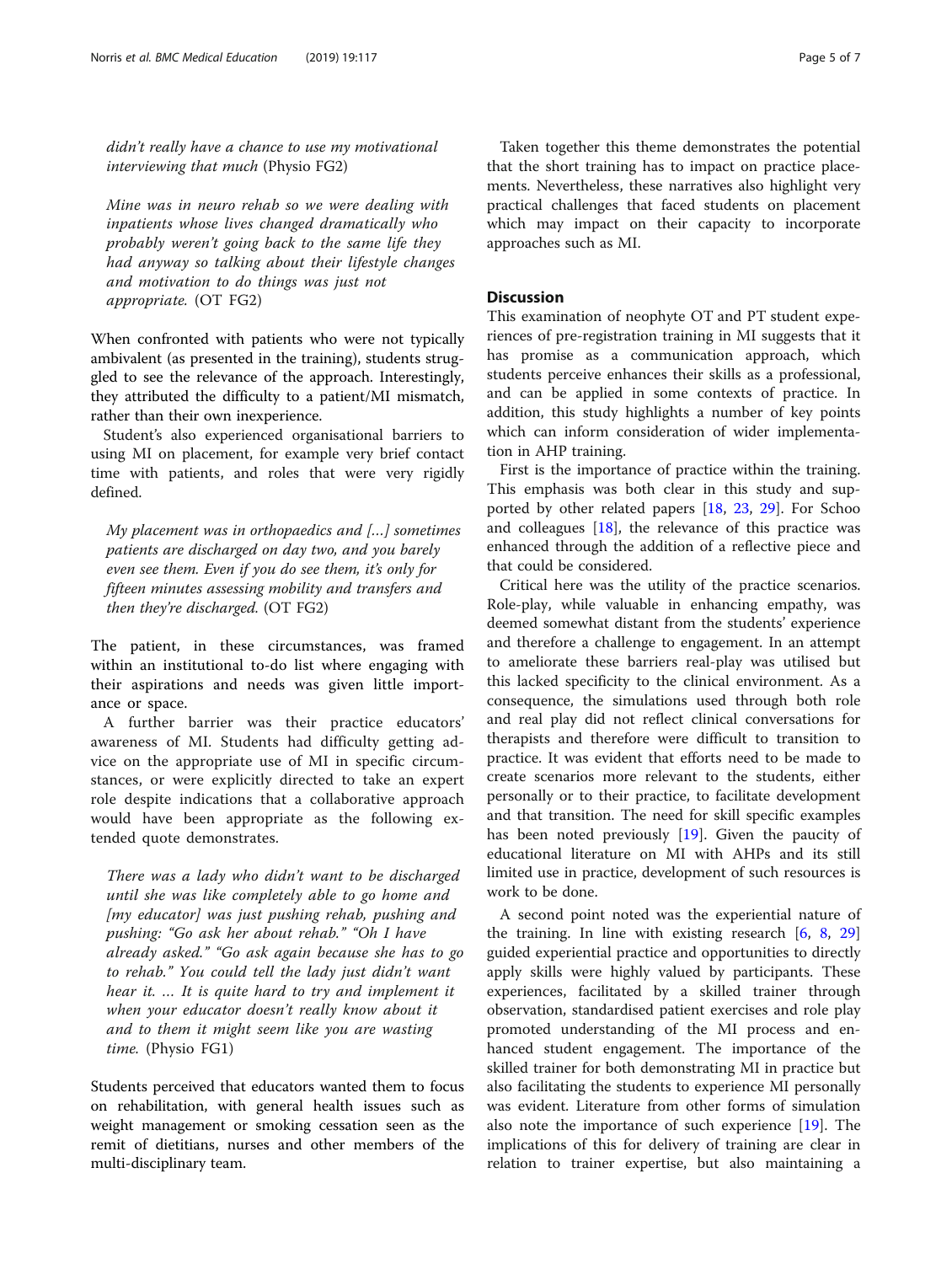trainer student ratio that allows for that personal interaction.

Third, the findings related to the transfer to practice are particularly important given the noted dearth in this area. The evidence that a number of the students tried to implement MI while on placement is positive. Previous studies noted that students had not successfully negotiated this transfer, in part related to a lack of confidence in their ability [[23](#page-6-0)]. This was not explicitly identified in this study and indeed opportunities to reflect on individual competence and confidence were notably absent. Interestingly Schoo and colleagues [[18](#page-6-0)], found that the OT and PT students over-rated their skill level post training. While this was not assessed in this study, it may suggest that consideration of perceived confidence in specific skills is worth further exploration to enhance appropriate self-awareness.

Within this study and across other related research, there was a strong sense that on clinical placement students related to the spirit of MI and specific skills (OARS) which they had drawn from their training, rather than taken directly from the training scenarios. Something similar is noted even in simulated environments [\[18](#page-6-0)]. The students in this study linked this in part to the lack of specificity of scenarios discussed above but also the practicalities of transfer into the clinical environment. Barriers such as time, a focus on patient education as an expert, tensions when other professionals do not use it and the underpinning philosophy of the setting have been identified in previous research [[19,](#page-6-0) [29\]](#page-6-0) and are supported in this study. These suggest a need for further training in the wider clinical environment, potential adjustments to training to explicitly discuss these areas and ways to manage them in practice, but also increase dialogue between University-based education and that within the clinical environment. If enhanced communication skills such as MI are to be effectively incorporated into pre-registration training with an expectation of development while on placement, then this may need to be negotiated with clinical educators. Furthermore, consideration in future could also be given to explicit documentation within assessment criteria where and if appropriate. However, adjusting learning outcomes of placements to incorporate the use of MI assumes that the placement has capacity to deliver on this both in relation to client case-load and supervisor expertise, neither of which were fully supported by this study.

Finally, while the literature base is small, there is a general sense that students perceive that MI is a valuable tool that should be incorporated in pre-registration training as it has the potential to improve patient care [[19,](#page-6-0) [20](#page-6-0), [23](#page-6-0), [29\]](#page-6-0). This study adds to that call and gives explicit focus on how students feel that could be done more effectively.

## Limitations

This was a small study based in in one Higher Education Institution in the South East of the UK. The students volunteered for this training and the potential influence of motivation is noted. While the training was undertaken by external personnel, the involvement of staff members may have influenced the students because of perceived institutional investment. Nevertheless, the range of responses would challenge that concern.

# Conclusion and practice implications

MI was seen as a useful addition to pre-registration therapy students. Key skills were adopted and in some cases effectively transferred into practice. The study highlights facilitators and barriers to effective learning and hidden curricula effects that hinder skills transferability to clinical placement. Suggestions to address these include consideration of skill level of facilitator, specificity of scenarios, closer links between educators and those in practice and understanding and negotiation of institutional demands.

#### Acknowledgements

None applicable.

#### Funding

Funding for this study was provided by a grant from Health Education England North West London (HEE NWL).

#### Availability of data and materials

The datasets created and analysed in the current study are available from the corresponding author on reasonable request.

#### Authors' contributions

All authors were involved in study idea, design and implementation. JB designed the educational intervention and delivery. MN, JF, GE and TF supported intervention delivery and data collection. MN and GE analysed the data. MN and JF prepared the manuscript. All authors contributed to drafts of the paper and approved the final draft.

#### Ethical approval and consent to participate

All participants gave informed written consent. Ethical approval was granted by the College of Health and Life Sciences research and Ethics Committee at Brunel University Ref: 3701-A-May/2017–7222-1.

#### Consent for publication

Written consent included the use of anonymised quotes.

#### Competing interests

The authors declare that they have no competing interests.

#### Publisher's Note

Springer Nature remains neutral with regard to jurisdictional claims in published maps and institutional affiliations.

#### Author details

<sup>1</sup>Department of Clinical Sciences, Brunel University London, Uxbridge UB8 3PH, UK. <sup>2</sup>Faculty of Health and Life Sciences, Oxford Brookes University Marston Road Campus, Oxford OX3 0FL, UK. <sup>3</sup>Academic Unit of Neurology,